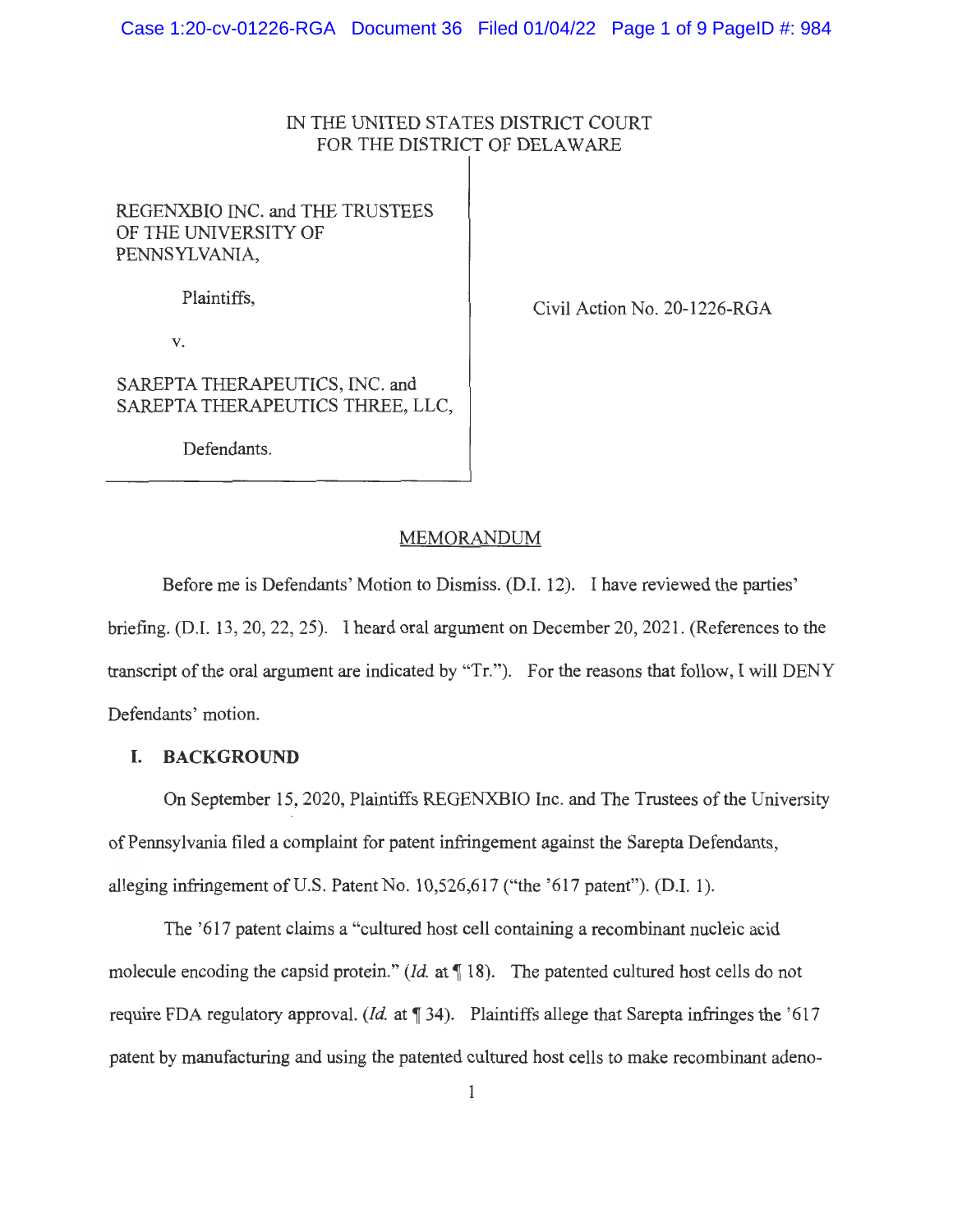associated virus ("rAA V") gene therapy products including "SRP-9001 ," which is used to treat Duchenne muscular dystrophy ("DMD"). *(Id.* at  $\P\P$  1, 26).

### **II.** LEGAL STANDARD

Rule 8 requires a complainant to provide "a short and plain statement of the claim showing that the pleader is entitled to relief." FED. R. CIV. P.  $8(a)(2)$ . Rule 12(b)(6) allows the accused party to bring a motion to dismiss the claim for failing to meet this standard. A Rule 12(b)(6) motion may be granted only if, accepting the well-pleaded allegations in the complaint as true and viewing them in the light most favorable to the complainant, a court concludes that those allegations "could not raise a claim of entitlement to relief." *Bell At/. Corp. v. Twombly,*  550 U.S. 544, 558 (2007).

The factual allegations do not have to be detailed, but they must provide more than labels, conclusions, or a "formulaic recitation" of the claim elements. *Id.* at 555 ("Factual allegations must be enough to raise a right to relief above the speculative level . .. on the assumption that all the allegations in the complaint are true (even if doubtful in fact). "). Moreover, there must be sufficient factual matter to state a facially plausible claim to relief. *Ashcroft v. Iqbal,* 556 U.S. 662, 678 (2009). The facial plausibility standard is satisfied when the complaint's factual content "allows the court to draw the reasonable inference that the defendant is liable for the misconduct alleged." *Id* ("Where a complaint pleads facts that are merely consistent with a defendant's liability, it stops short of the line between possibility and plausibility of entitlement to relief." (internal quotation marks omitted)).

2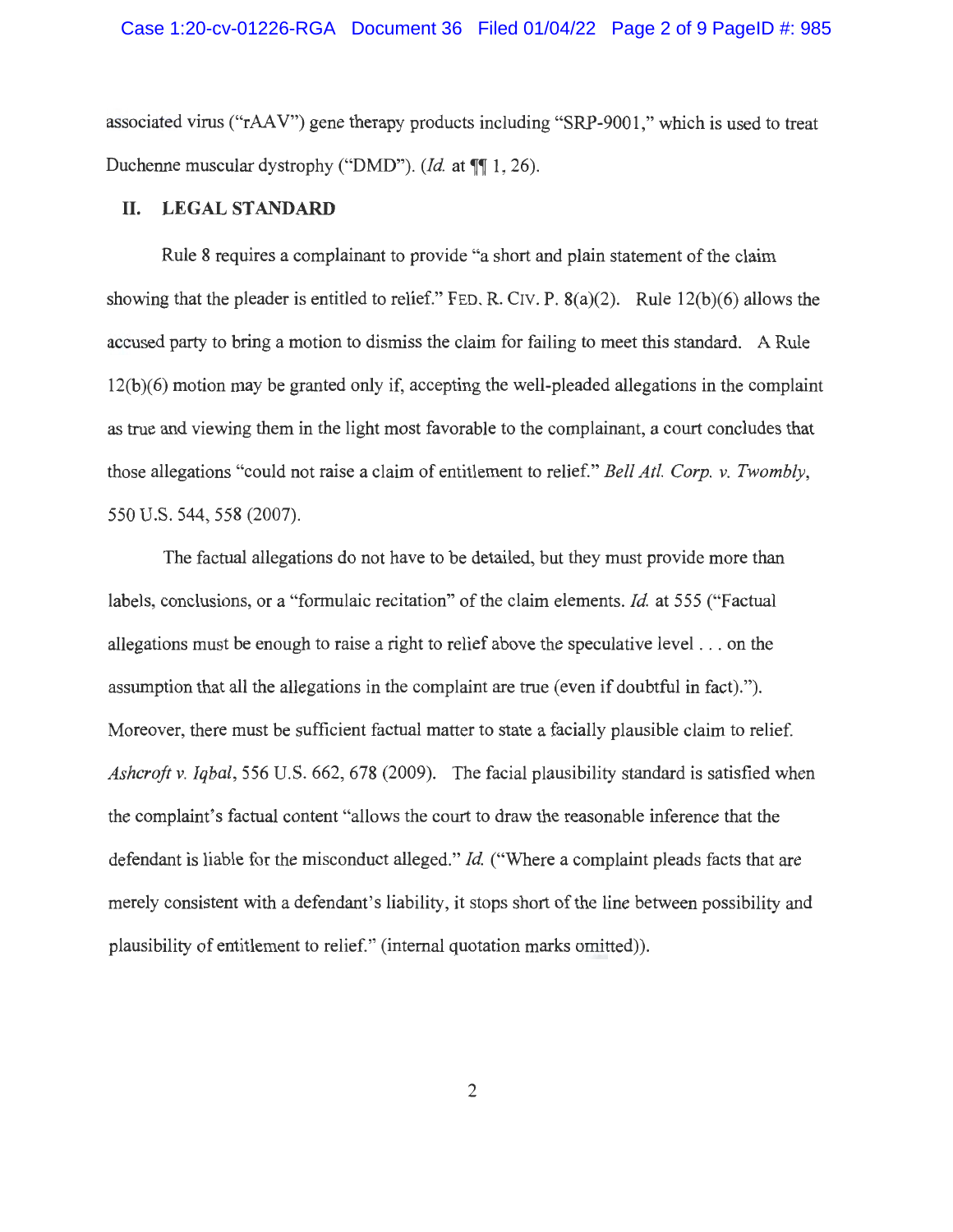### III. **DISCUSSION**

Sarepta argues that the complaint should be dismissed for failure to state a claim because the allegations in the complaint relate to activities that fall within the protections of 35 U.S.C. §  $271(e)(1)$  ("the safe harbor"). In response REGENXBIO argues, the safe harbor does not apply here as a matter of law; and Sarepta's motion rests on factual disputes with regard to Sarepta's commercialization of SRP-9001 that cannot be resolved on a motion to dismiss.<sup>1</sup>

The safe harbor provides:

It shall not be an act of infringement to make, use, offer to sell, or sell within the United States or import into the United States a patented invention ... solely for uses reasonably related to the development and submission of information under a Federal law which regulates the manufacture, use, or sale of drugs or veterinary biological products.

35 U.S.C. § 271(e)(l).

The safe harbor provision was enacted as part of the Hatch-Waxman Act. "Congress enacted the Hatch-Waxman Act in order to eliminate two unintended distortions of the effective patent term resulting from the premarket approval required for certain products by the [Food, Drug, and Cosmetic Act]." *Proveris Sci. Corp.* v. *Innovasystems, Inc.,* 536 F.3d 1256, 1260 (Fed. Cir. 2008).

The first distortion was the reduction of effective patent life. *Eli Lilly & Co.* v. *Medtronic, Inc.*, 496 U.S. 661, 669 (1990). "Because patent applications were filed early in the regulatory process, but market entry was delayed pending regulatory review, the early years of the patent term were spent obtaining premarket approval for the patented invention rather than generating

<sup>&</sup>lt;sup>1</sup> Plaintiff The Trustees of the University of Pennsylvania only joins in REGENXBIO's second argument. *(See* D.I. 22).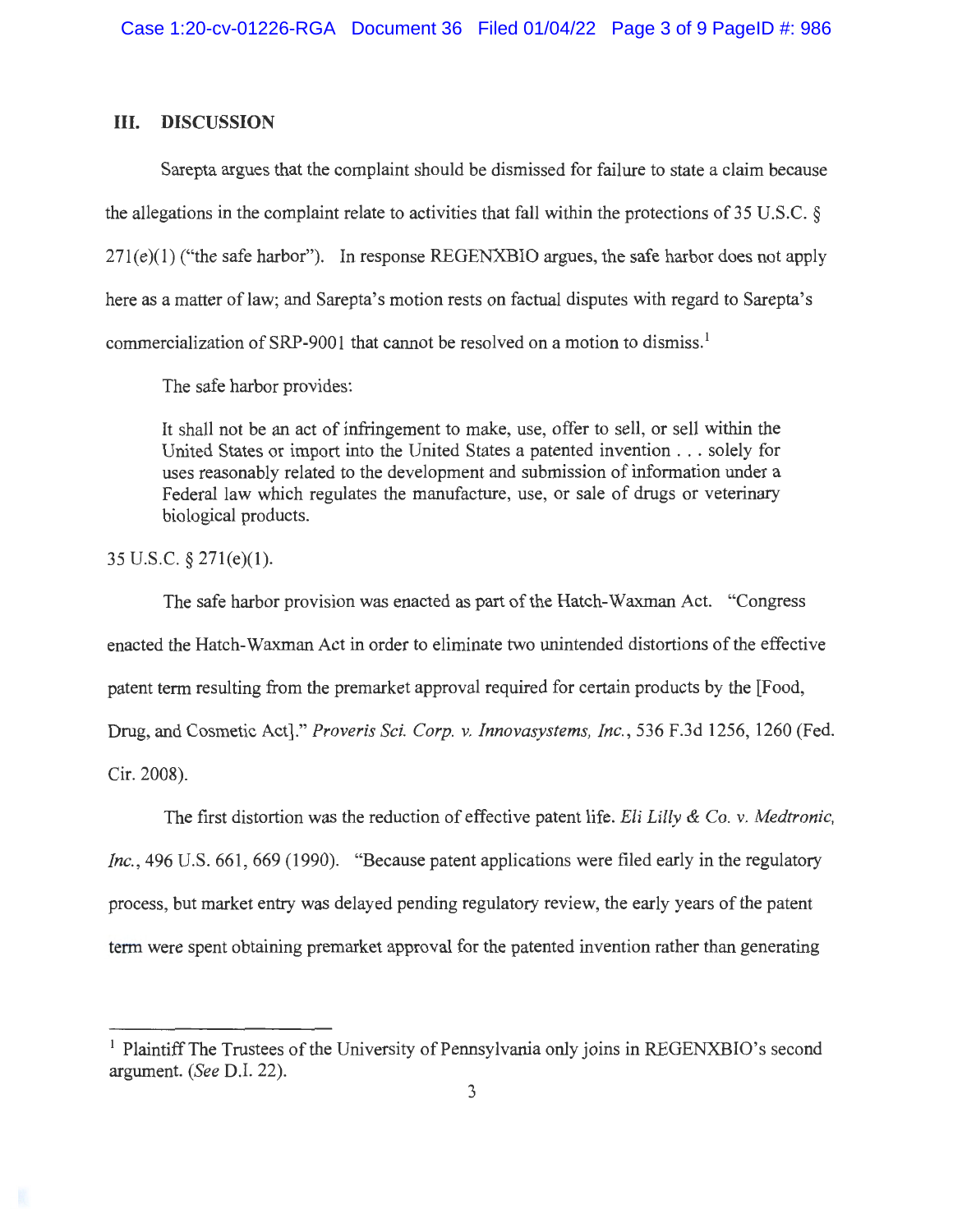profits." *Proveris,* 536 F.3d at 1265 (citing *Eli Lilly,* 496 U.S. at 669). This distortion was remedied by the enactment of 35 U.S.C. § 156, which provides patent term extensions to make up for regulatory delays caused by the FDA's premarket approval process.

The second distortion was the de facto extension of effective patent life at the end of the patent term. *Eli Lilly,* 496 U.S. at 670. Before the Hatch-Waxman Act was enacted, any manufacture, use, or sale of a patented invention during the patent term was an act of infringement, even if it was for the sole purpose of obtaining FDA regulatory approval. *Id.*  Because competitors could not commence these activities until the patent expired, the patentee's monopoly would continue until its competitors obtained regulatory approval, effectively extending the patent term. *Id.* This distortion was remedied by the enactment of  $\S 271(e)(1)$ .

Section 271(e)(l) is an affirmative defense. *Immunomedics, Inc. v. Roger Williams Med. Ctr.,* 2017 WL 58580, at \*9 (D.N.J. Jan. 4, 2017); *Amgen, Inc. v.* F. *Ho.ffman-LaRoche Ltd.,* 456 F. Supp. 2d 267, 273 (D. Mass. 2006). Generally, a court may not rely on an affirmative defense in dismissing a complaint under Rule 12(b)(6). *Victaulic Co. v. Tieman,* 499 F.3d 227, 234 (3d Cir. 2007) (quoting *In re Tower Air,* 416 F.3d 229,238 (3d Cir. 2005)). However, I may dismiss a complaint "under Rule 12(b)(6) where an unanswered affirmative defense appears on its face." *Id.* 

Sarepta argues that its activities were solely related to the development and future submission of a Biologics License Application to the FDA under the Federal Public Health Service Act and are thus protected under the safe harbor. REGENXBIO argues that the safe harbor does not apply here as a matter of law because the patented products are not subject to FDA premarket approval.

4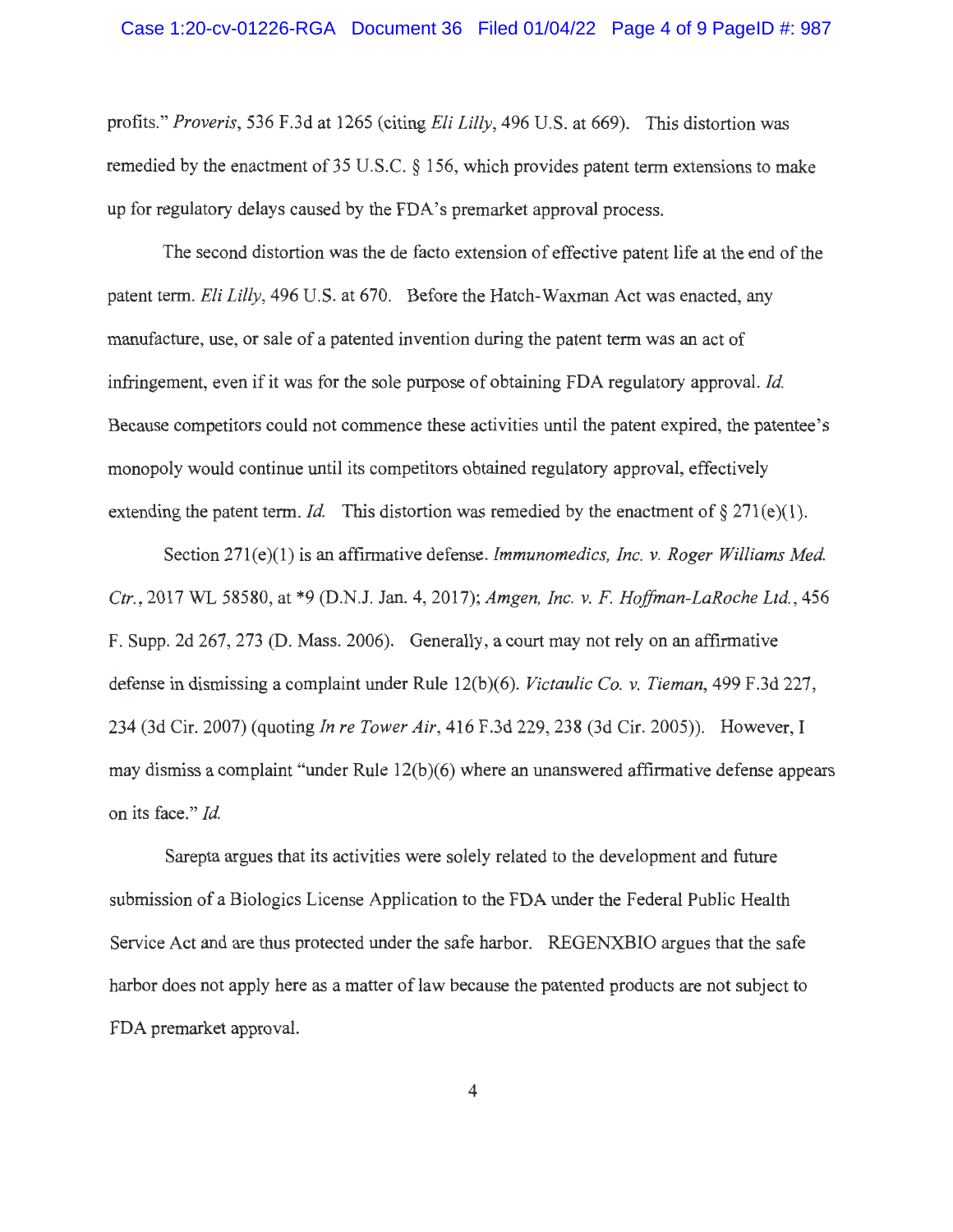REGENXBIO's argument is based on the Federal Circuit's decision in *Proveris Sci. Corp. v. Innovasystems, Inc. ,* 536 F.3d 1256 (Fed. Cir. 2008). In *Proveris,* the patentee alleged that "Innova" infringed a patent directed to a system and apparatus for characterizing aerosol sprays used in drug delivery devices by making and selling its Optical Spray Analyzer ("OSA"). *Id.* at 1258–59. "The OSA itself is not subject to FDA approval. It is, however, used in connection with FDA regulatory submissions. In that setting, the device measures the physical parameters of aerosol sprays used in nasal spray drug delivery devices." *Id.* at 1259. Innova argued that its activities were protected under the safe harbor because it sold the OSA device to third parties who used it "solely for the development and submission of information to the FDA." *Id.* at 1260.

The Federal Circuit rejected Innova's argument. "[W]e hold that the section  $271(e)(1)$ safe harbor does not immunize the OSA from infringement." *Id.* at 1265. In so holding, the Federal Circuit relied on the Supreme Court's discussion of the two distortions in *Eli Lilly .*  First, the Federal Circuit found that Innova was "not a party who, prior to enactment of the Hatch-Waxman Act, could be said to have been adversely affected by the second distortion." *Id.*  The Court reasoned, "Innova's OSA device is not subject to FDA premarket approval. Rather, FDA premarket approval is required only in the case of the aerosol drug delivery product whose spray plume characteristics the OSA measures. In short, Innova is not a party seeking FDA approval for a product in order to enter the market to compete with patentees . ... [ and] faces no regulatory barriers to market entry upon patent expiration." *Id.* 

Second, the Federal Circuit found that the patentee was "not a party who, prior to enactment of the Act, could be said to have been adversely affected by the first distortion"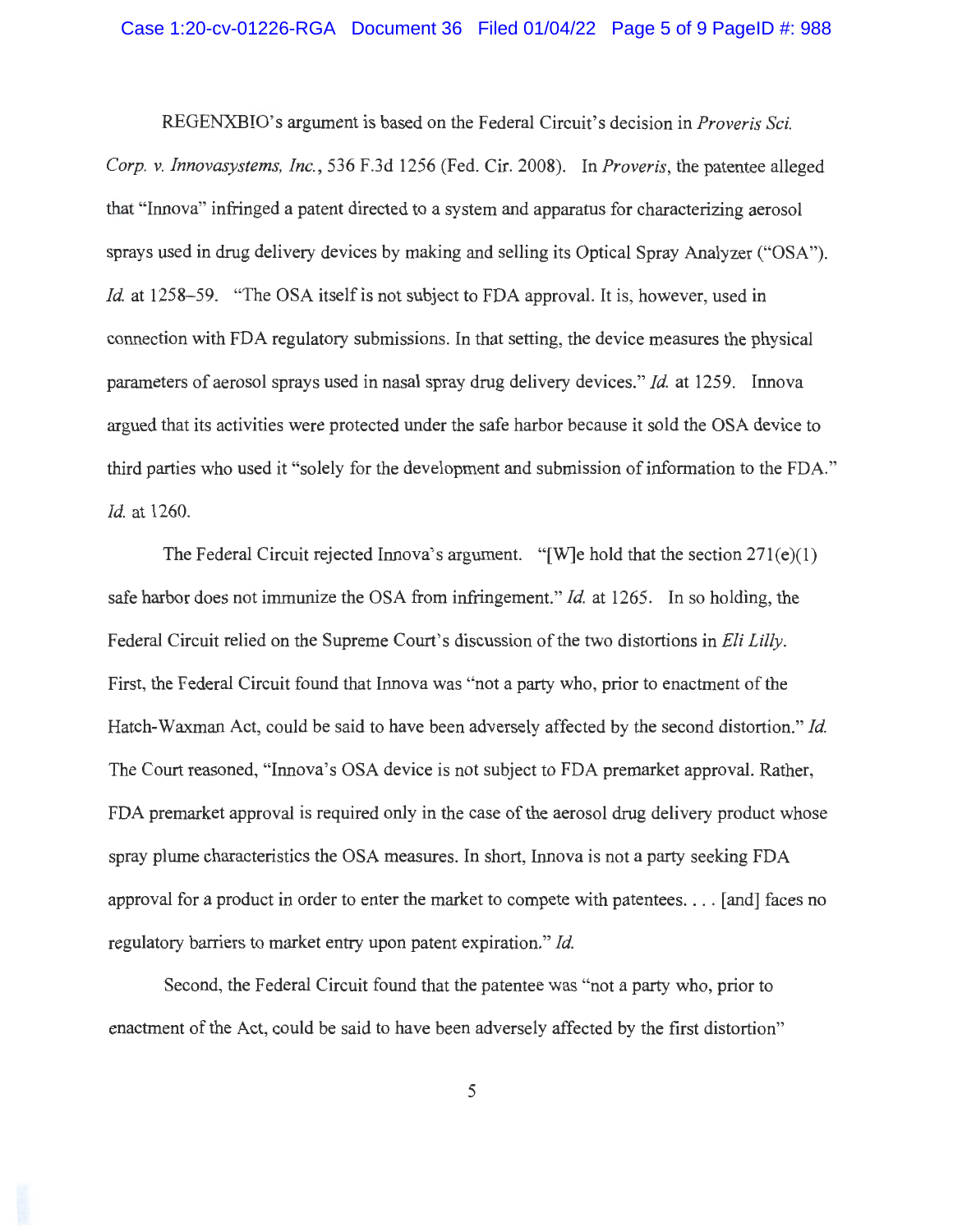#### Case 1:20-cv-01226-RGA Document 36 Filed 01/04/22 Page 6 of 9 PageID #: 989

because the patented device was not subject to a premarket approval process. *Id.* The Federal Circuit found this to be significant because, " [I]n *Eli Lilly* the [Supreme] Court spoke of its interpreting the phrase 'patented invention' in section  $271(e)(1)$  to include all products listed in section 156(f) as producing a 'perfect "product" fit' between the two provisions." *Id* (quoting *Eli Lilly,* 496 U.S. at 672). The Federal Circuit concluded that because the patented product at issue was not subject to FDA premarket approval, it was not a "patented invention" for purposes of § 271(e)(l). *Id* at 1265-66.

Following *Proveris,* several district courts have held that where the patented product is not subject to FDA premarket approval, the safe harbor does not apply. *See, e.g. , Allele Biotechnology & Pharms., Inc.* v. *Pfizer, Inc.,* 2021 WL 1749903 (S.D. Cal. May 4, 2021 ) (Rule 12(b)(6) dismissal); *Isis Pharms. , Inc.* v. *Santaris Pharma A/S Corp. ,* 2014 WL 2212114 (S.D. Cal. May 28, 2014) (summary judgment); *PSN Illinois, LLC v. Abbott Lab'ys*, 2011 WL 4442825 (N.D. Ill. Sept. 20, 2011) (summary judgment).

For example, in *PSN fllinois,* the defendants used patented receptors to develop drug candidates that required FDA approval. *PSN fllinois,* 2011 WL 4442825, at \*l. Relying on *Proveris,* the district court held that since the patented receptors were not subject to FDA approval, they were not a "patented invention" under  $\S 271(e)(1)$ . *Id.* at \*6. The defendants were not adversely affected by the second distortion because they were not using the patented receptors "to obtain FDA approval to introduce a generic receptor to compete in the marketplace when the patent on those receptors expired. They were using a patented invention to develop their own patentable product." *Id.* Thus, the district court denied the defendants' motion for summary judgment that its activities were protected by the safe harbor. *Id*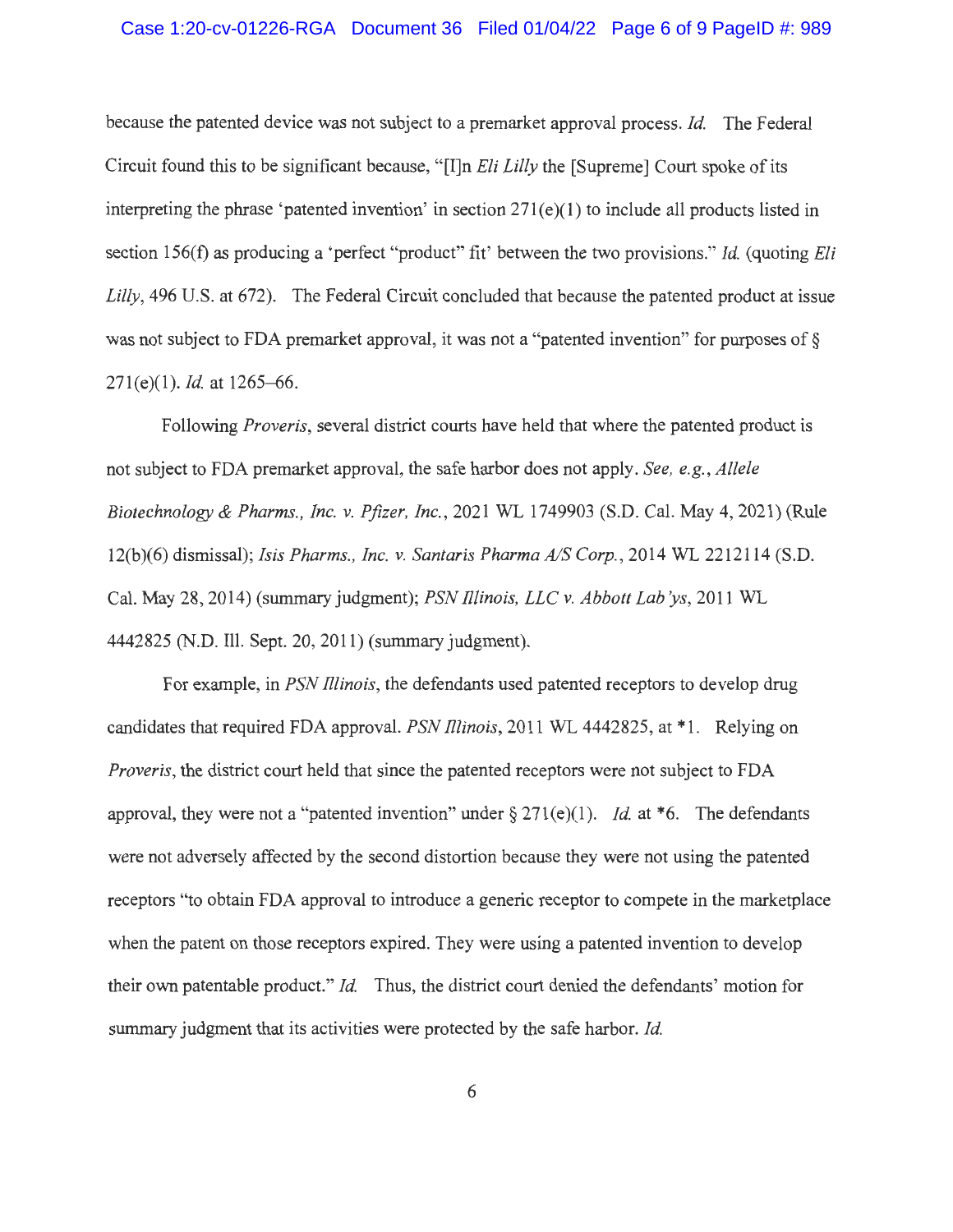### Case 1:20-cv-01226-RGA Document 36 Filed 01/04/22 Page 7 of 9 PageID #: 990

Sarepta responds that *PSN lllinois* and the cases adopting the same reasoning were wrongly decided. (D.I. 25 at 9 n.6; Tr. at 15:22–16:3). Sarepta argues that this Court should instead limit its reading of *Proveris* to the third-party supplier context. (D.I. 25 at 5). In *Proveris,* Innova was selling the OSA devices to third parties, who used the devices to submit information to the FDA. Sarepta argues that the Federal Circuit found that Innova was not within the category of entities affected by the second distortion because Innova sold the OSA device and was not directly involved in submitting any information to the FDA. (D.I. 25 at 5).

Sarepta cites *Teva Pharms. USA, Inc. v. Sandoz Inc. ,* 2013 WL 3732867 (S.D.N.Y. July 16, 2013) in support of its narrow reading of *Proveris.* In *Teva,* the district court rejected the plaintiffs' argument that *Proveris* "provide[s] that the phrase 'patented invention' limits the scope of the safe harbor." *Id.* at \*7. The district court instead reasoned that the holding of *Proveris* should be limited to the facts of that case—i.e., where the defendant is actively commercializing the infringing product. *Id.* at \*8. The Court thus dismissed the complaint. *Id.*  at \*10. I do not find the district court's reasoning in *Teva* persuasive.

The Federal Circuit in *Proveris* did not make any distinction between defendants who used the patented product to obtain information to submit to the FDA and defendants who sold the patented product to third parties who used it to submit information to the FDA. Instead, the *Proveris* Court focused on whether the patented product and accused device were subject to FDA premarket approval. Thus, I conclude that the *Teva* court's limited reading of *Proveris* is not supported by the language in the case, which the district court seems to acknowledge. *See Teva,*  2013 WL 3732867, at \*8 ("[T]he Federal Circuit could just as easily, and perhaps it would have been clearer, to have referred to the language 'solely for uses' as it was those uses to which the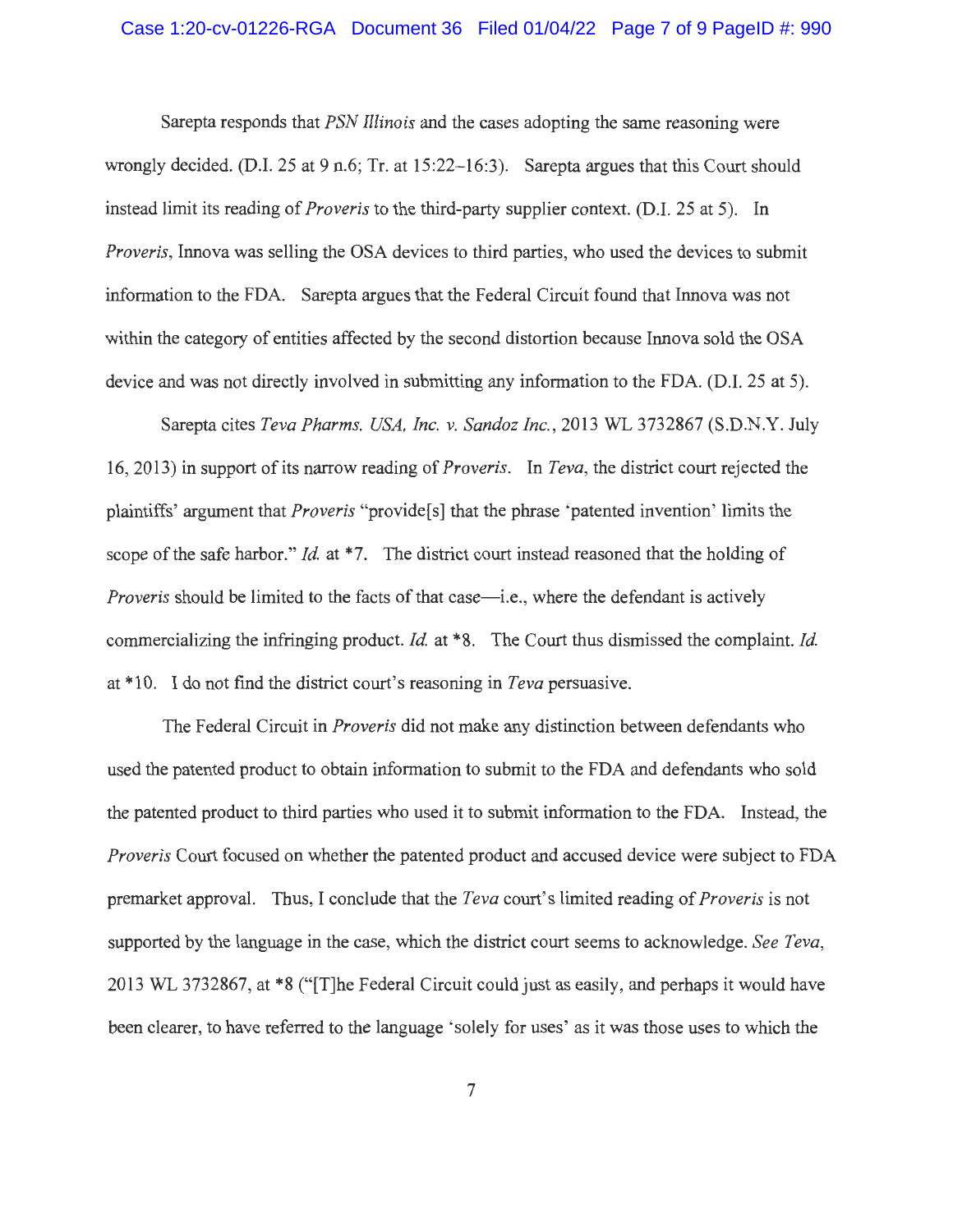### Case 1:20-cv-01226-RGA Document 36 Filed 01/04/22 Page 8 of 9 PageID #: 991

defendant was putting the patented devices that was objectionable (selling them to others and not itself actually developing any information for submission).").

Further, this distinction is not supported by the text of  $\S 271(e)(1)$ . The safe harbor states, "It shall not be an act of infringement to make, use, offer to sell, or *sell* ... a patented invention ... solely for uses reasonably related to the development and submission of information" to the FDA. 35 U.S.C.  $\S 271(e)(1)$  (emphasis added). This language makes clear that the safe harbor applies to both those who infringe by use and those who infringe by sale. *See PSN Illinois,* 2011 WL 4442825, at  $*$  6 ("Defendants offer no reasoned explanation why the safe harbor exemption would apply more broadly to an alleged infringer who infringes only by use and more narrowly to an alleged infringer who infringes by manufacture and sale.").

Thus, I decline Sarepta's invitation to limit the holding of *Proveris* to the third-party supplier context. I instead agree with REGENXBIO that *Proveris* holds that a patented product that is not subject to FDA premarket approval is not a "patented invention" under  $\S 271(e)(1)$ . *See Momenta Pharms., Inc. v. Teva Pharms. USA Inc.,* 809 F.3d 610,619 (Fed. Cir. 2015) ("[R]esearch tools or devices that are not themselves subject to FDA approval may not be covered" by the safe harbor. (citing *Proveris,* 536 F.3d at 1265-66)).

I now turn to the facts as alleged in this case. Sarepta uses the patented cultured host cells to develop their SRP-9001 gene therapy product. (D.I. 1 at  $\P$  127-31). "Although SRP-9001 requires Food and Drug Administration approval for marketing, the cultured host cells claimed in the '617 Patent, and used by Sarepta to produce SRP- 9001, do not." *(Id.* at 134). "SRP-9001 is currently in clinical development in the United States." (*Id.* at 135). Under

8